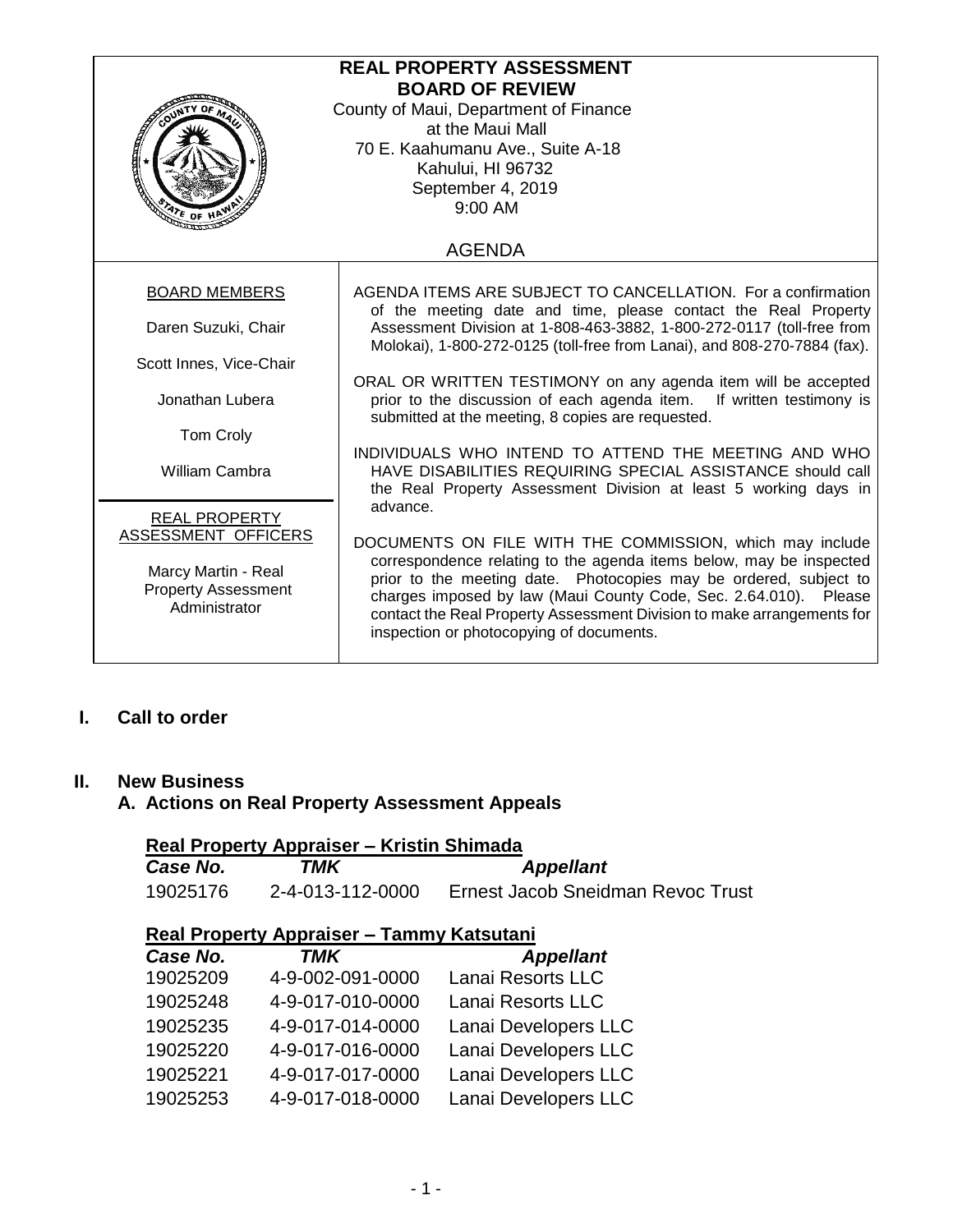### **Real Property Appraiser – Kimo Kurokawa**

| Case No. | <b>TMK</b>       | <b>Appellant</b>                      |
|----------|------------------|---------------------------------------|
| 19025177 | 2-1-006-011-0000 | <b>William T Sturgis Family Trust</b> |
| 19025724 | 2-1-007-108-0000 | Mountain Seas Development Ltd         |
| 19025748 | 2-1-007-109-0000 | Mountain Seas Development Ltd         |
| 19025030 | 2-1-007-008-0000 | <b>Edward Y Chang Jr Trust</b>        |
| 19025268 | 2-1-007-061-0000 | Wendi Malia-Brandt Badgwell Tr        |
| 19025179 | 2-1-007-097-0000 | <b>Dugal Baldwin Milne</b>            |

## **Real Property Appraiser – LeeAnn Leynes**

| <b>TMK</b>       | <b>Appellant</b>          |
|------------------|---------------------------|
| 4-2-003-097-0000 | <b>Barbara M Rush</b>     |
| 4-2-007-030-0000 | <b>Coon Family Trust</b>  |
| 4-2-008-004-0000 | Kazem Khonsari            |
| 4-2-008-012-0000 | <b>Baham Interests LP</b> |
| 4-2-009-022-0000 | Kazem Khonsari            |
| 4-3-001-039-0000 | Pineapple Ridge, LLC      |
| 4-4-001-055-0026 | Kaanapali Keys TIOA       |
| 4-4-001-055-0065 | Kaanapali Keys TIOA       |
| 4-4-001-055-0068 | Kaanapali Keys TIOA       |
| 4-4-001-055-0188 | Kaanapali Keys TIOA       |
| 4-4-001-055-0211 | Kaanapali Keys TIOA       |
| 4-4-001-055-0328 | Kaanapali Keys TIOA       |
|                  |                           |

## **Real Property Appraiser – Dreu DeCastro**

| Case No. | <b>TMK</b>       | <b>Appellant</b>          |
|----------|------------------|---------------------------|
| 19025800 | 3-8-007-152-0000 | Maui Lani 100 LLC         |
| 19025801 | 3-8-007-153-0000 | <b>Maui Lani Partners</b> |
| 19025802 | 3-8-097-040-0000 | MI Group 40 LLC           |
| 19025309 | 3-6-008-007-0000 | Mid Pac Petroleum LLC     |
| 19025310 | 3-8-079-006-0000 | Mid Pac Petroleum LLC     |
| 19025308 | 3-8-097-036-0000 | Mid Pac Petroleum LLC     |
| 19025311 | 4-5-006-013-0000 | Mid Pac Petroleum LLC     |

#### **Real Property Appraiser – Kari Stockwell**

| Case No. | TMK              | <b>Appellant</b>                        |
|----------|------------------|-----------------------------------------|
| 19025270 | 4-9-017-020-0005 | <b>Burnier-Marks Family Revoc Trust</b> |
| 19025252 | 4-9-018-001-0000 | Lanai Resorts LLC                       |
| 19025049 | 4-9-021-002-0001 | <b>Larsen Trust</b>                     |
| 19024981 | 4-9-021-002-0002 | Ernest Martin Von Simson                |
| 19025087 | 4-9-021-002-0003 | <b>Howard R Mac Nair Trust</b>          |
| 19025126 | 4-9-022-002-0011 | Loyko Trust                             |
| 19025021 | 4-9-022-014-0013 | Dudley/Enriqueta Wing                   |
| 19025808 | 5-1-002-027-0000 | Molokai Properties Limited              |
|          |                  |                                         |